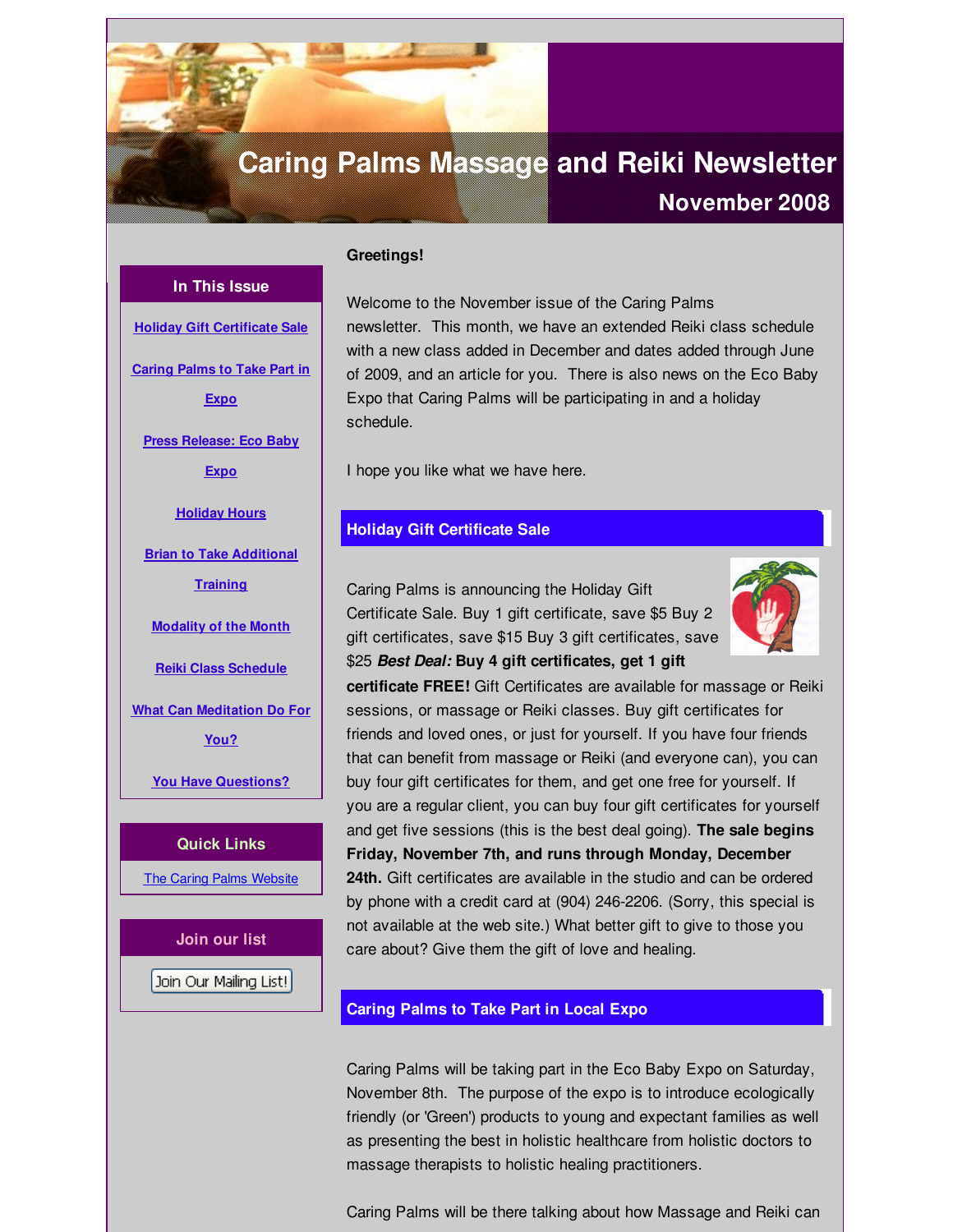be helpful to families looking at having children and those already expecting, as well as needed care after the birth. We will also be giving a short talk on Reiki and how it can help in every situation.

The fair will be having gifts for people coming. There will also be drawings and raffles. Caring Palms will have a box for entries to win a free massage or Reiki session.

The fair will be at the Harbour Village Shopping Center (Atlantic and San Pablo) on November 8th from 1:00pm to 5:00pm. Please come see us.

## **Press Release: Eco Baby Expo**

#### **Jacksonville's First Annual Eco Baby Expo**

JACKSONVILLE BEACH, FL. August 29, 2008 ---

So much for "baby steps"! Women around Jacksonville are making HUGE green strides! Two local women entrepreneurs have teamed up to create an exciting green event to increase awareness of all the opportunities available to local residents. On November 8th SAMA Baby, USA Baby will team up with Skirt! Magazine and 96.1 to present the First Annual Eco Baby Expo to Jacksonville families.

The event will have vendors ranging from Holistic OBGYN and Midwives to prenatal masseuses, yoga and organic food options. The event will also include non-profits, informational seminars and fun activities for the kids. The founder of SAMA Baby, Shivani Gupta, has had a long interest in the "green" and Holistic lifestyle while Laura Dague, the owner of USA Baby and Child Space, has a great interest in the health and well being of local moms, being a mom herself.

The event will be held in the Harbor Village Shopping Plaza, which is located on Atlantic Blvd. and San Pablo from 1-5pm. This is also the location of USA Baby and Child Space, which is proud to host the event and is excited about all of the prizes and giveaways! Attendees can register online at Jacksonville.skirt.com to get prizes and have a chance to win the raffle that will be held that afternoon.

## **Holiday Hours**

The Caring Palms studio will be closed November 27th for the Thanksgiving holiday. Caring Palms will be open for appointments only Friday, November 28th through Sunday November 30th. Appointments can be scheduled same day depending on the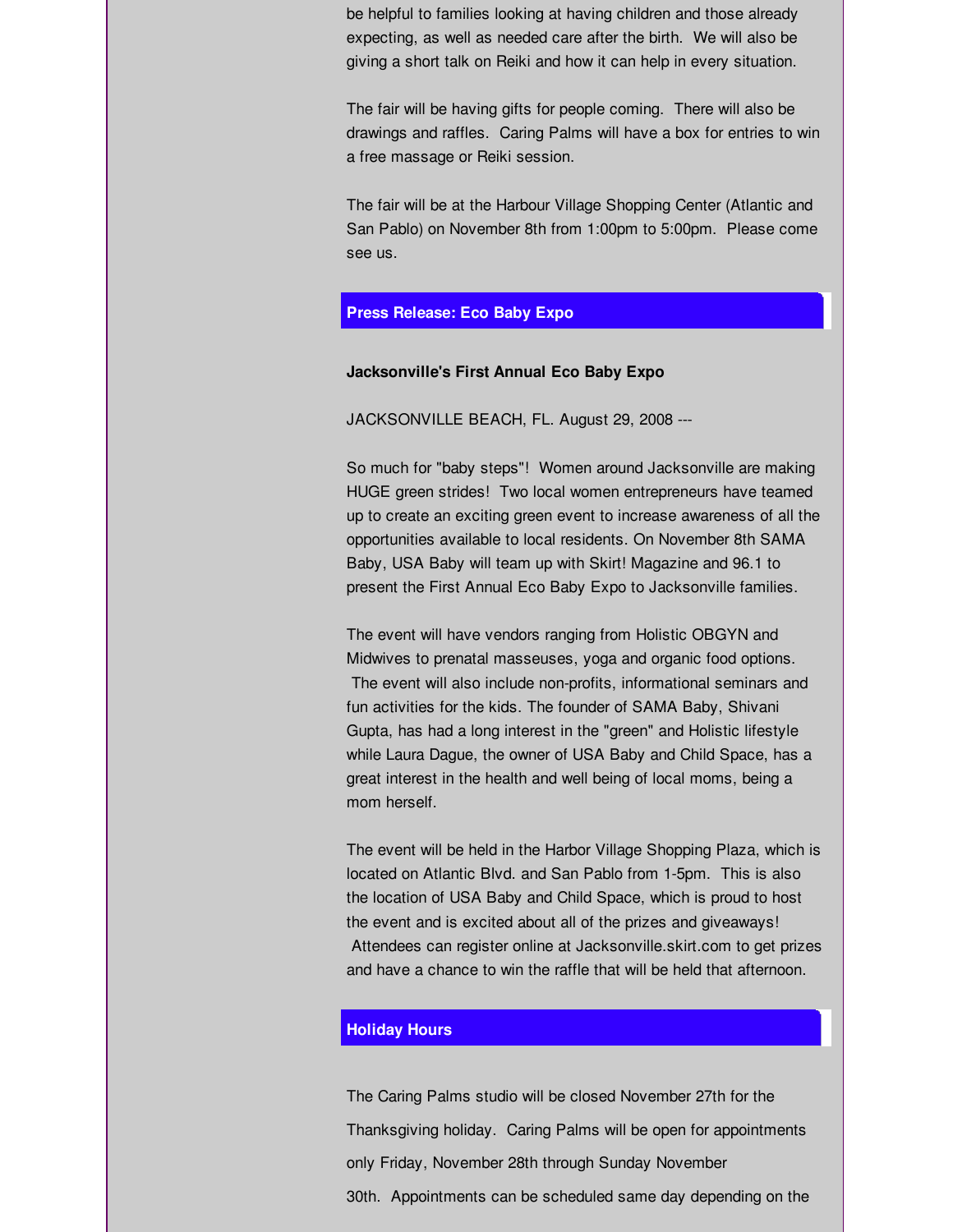schedule. If you are looking to purchase gift certificates, please call and we can arrange an 'appointment' to meet with you. To schedule an appointment, call 246-2206.

### **Brian to Take Additional Training**

The Caring Palms Studio will be closed Thursday, November 20th through Sunday, November 23rd while Brian travels to Miami to take additional training in Esalen Massage. Esalen is a unique and very relaxing style of massage. If relaxation is what you need, this may be the right thing for you. The studio will reopen Monday, November 24th at the regular hours.

#### Go here for more [information](http://r20.rs6.net/tn.jsp?f=001y1ltD-1ldJDzDiVwNHG-Es5HooYJqU2RTJRjSvwn_LiyjeQXwVNZuCll87yXc-eEmBkm37kuKxu4qrdB7-vi6PDrr7Ke1vG5JACeRd5oF1a6qwmbnNJinNgZdThP8qSX09qEKga52ugwgI_G7OHShIhtZpl4kJFLtRvAMIYOlA0_LAIRq2ln0oqisfO7t3dfNIMPEYw388pFjr-2xeDWaA==&c=&ch=) on Esalen Massage

#### **Modality of the Month**

#### **Hot Stone Massage**

Hot Stone massage is a unique style where heated rocks are moved over the body allowing the heat to sink into the muscles. Although deep work is not usually done with Hot Stone, the heat penetrates to make the muscles relax and feel better.

There are several types of Hot Stone massage and like other massage styles, these change with each therapist that does the work. Probably the most known style is called La Stone which was based on the types of massage done by native American Indians. They used hot and cold stones to create a relaxing experience. Marie Hannigan took this information and created La Stone from it as she was hurting her hands doing a lot of deep tissue work. With the stone, it gave her a tool to go deeply with while the heat penetrated and softened the muscles. read [more...](http://r20.rs6.net/tn.jsp?f=001y1ltD-1ldJDzDiVwNHG-Es5HooYJqU2RTJRjSvwn_LiyjeQXwVNZuFbP4GHBe5wNfmhSlDjI088oKPojFVvuO8xPUR1OBYU_nlF95YZ0XZeb3-ox4VowGxx6m9N91keIOLK9LXXJVxm3QqXasQeAIjvH_jOYJjhosgmSaK7t7-xiwgUj7QbeNVE23c69o9-SbifAOB4Bp6N2S02TexMomQ==&c=&ch=)

# **Reiki Class Schedule**

The following is a list of currently scheduled Reiki Classes. Each class (unless otherwise marked) currently has a status of  $\tilde{\mathcal{K}}$ 'Scheduled'. This means that a date has been set, but no one has signed up for it yet. Once a deposit has been received for a class, the status will be 'Confirmed'. The current schedule is as follows:

霊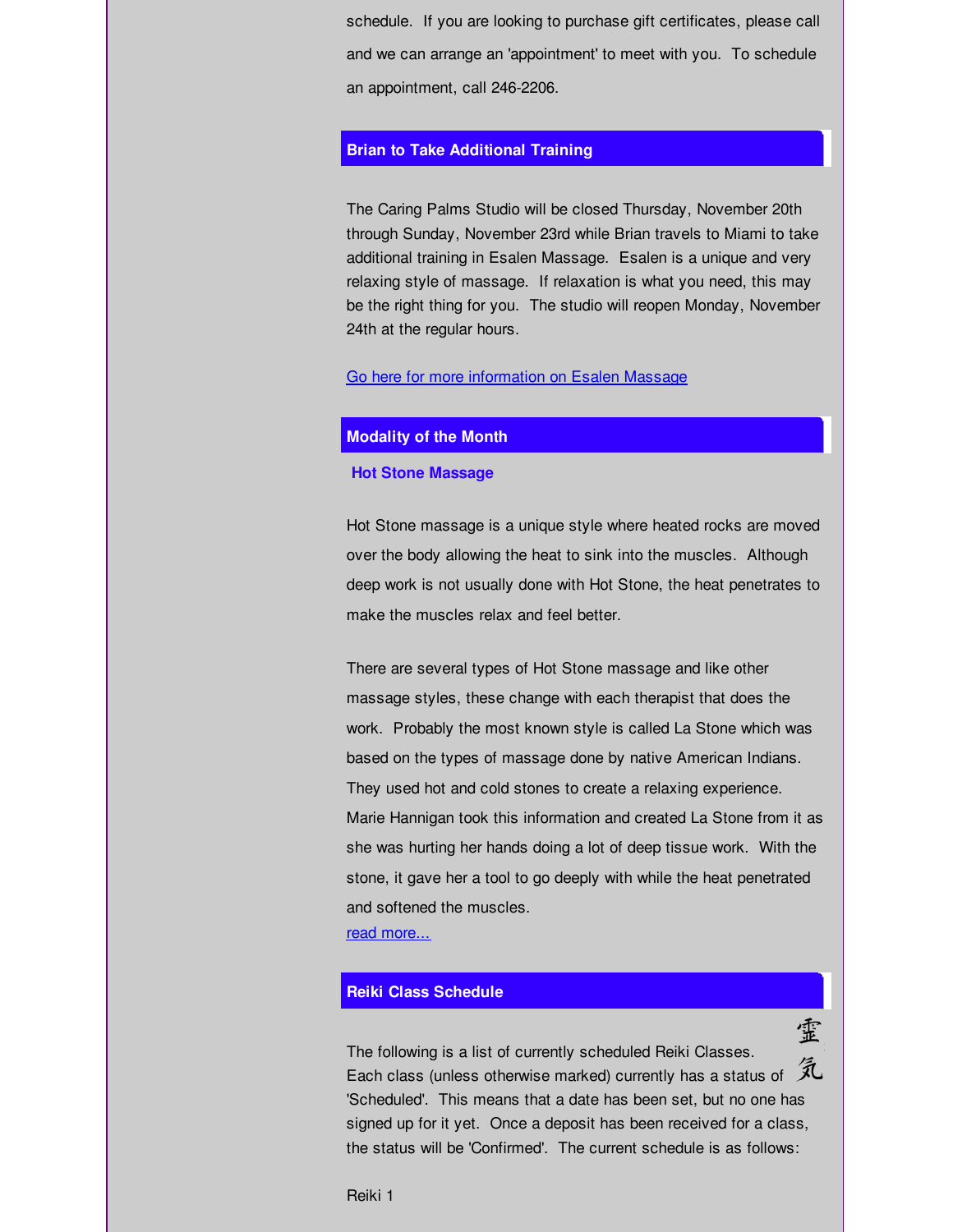- November 9 (Sunday) 11am 5pm
- November 30 (Sunday) 11am 5pm
- December 6 (Saturday) 11am 5pm **Confirmed**

#### **2009**

- January 24 (Saturday) 11am 5pm
- February 28 (Saturday) 11am 5pm
- March 28 (Saturday) 11am 5pm
- April 25 (Saturday) 11am 5pm
- May 23 (Saturday) 11am 5pm
- June 27 (Saturday) 11am 5pm

All classes are open to anyone wanting to learn this unique method of hands-on healing. The cost for each class is \$100 no matter what level of Reiki the class is for. A 50% deposit (\$50) is required a minimum of seven (7) days prior to the class date (or permission of the instructor) to reserve a space in the class. Classes with no deposits received by the deposit date will be cancelled. All class statuses may be viewed on the Reiki side of the web site under 'Class Scheduling and Schedule of Classes'.

## **What Can Meditation Do For You?**

#### **by Brian Dean**

Back in the 1960s and 70s, we were introduced to the term meditation. This is something that had been around for centuries, yet was just becoming popular at that time. Unfortunately, it brought about images of people sitting around contemplating their navels or chanting "OM" for hours on end as they tried to find the spiritual tone of the universe. While meditation can be some of that, it is much more. It is a method of calming, of being, of creativity, as well as a means to make changes in yourself. And it does not require a lot of time. Meditation can be done in as little as 15 to 20 minutes or less depending on what you are trying to accomplish.

Meditation deals with the mind, the most powerful organ in the body. The mind can do many things. It can heal the body, block pain, change the way we perceive things, and in doing that change our stress levels. In fact, we can reduce our stress, calm from anger, decrease anxiety.

There is a medical term called "the Placebo Effect". It involves the way the mind makes things happen because it believes certain things. If a person has a headache, and they are given an aspirin, and told that it will make their headache go away, it might not. If they truly believe that it will not, their headache will remain even though they are being given proven medication. At the same time, if you take that same person and give then an M&M and tell them the same thing, their headache will go away if they believe it will. Basically, the mind makes it happen.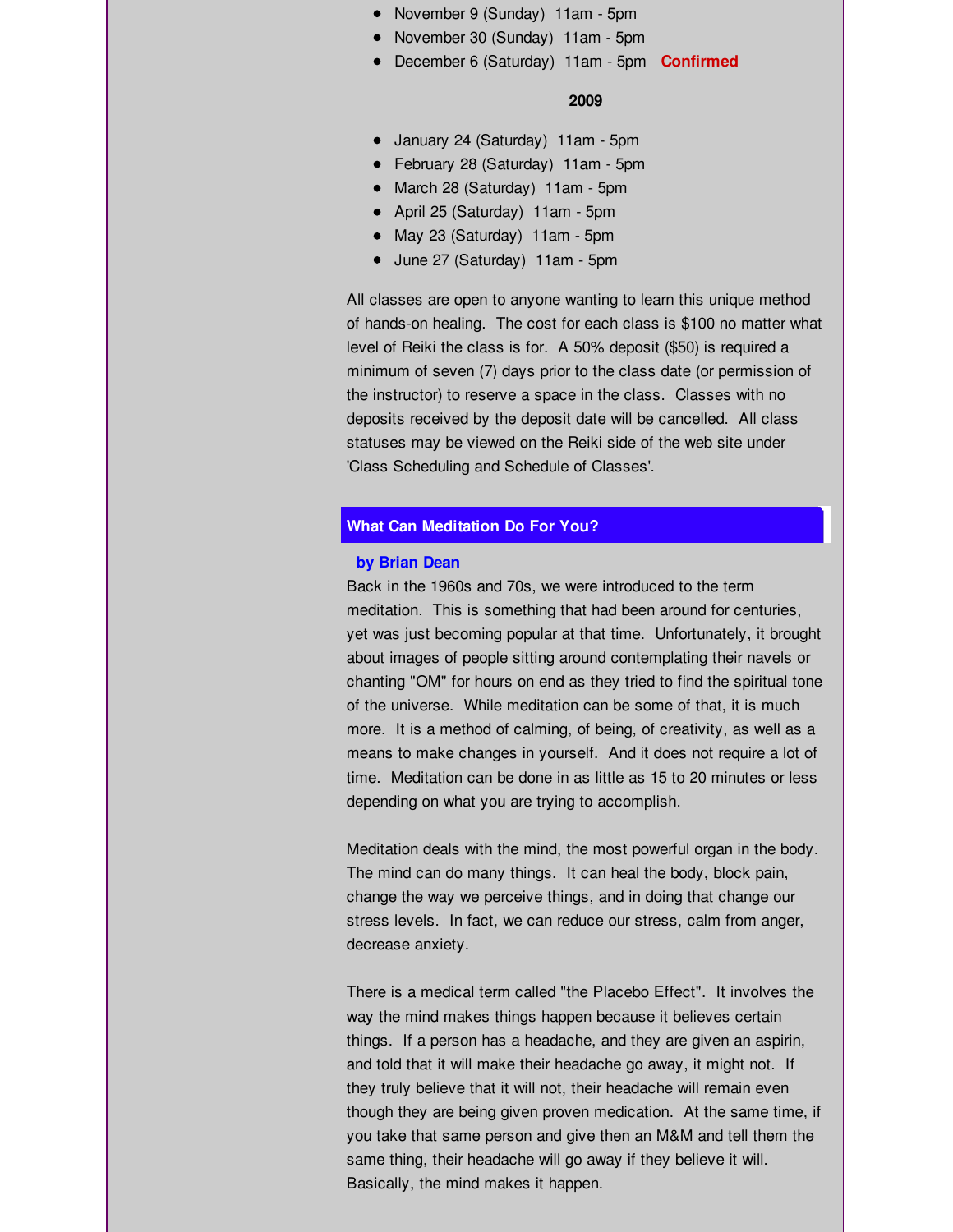Meditation works in a similar way, but you control it. You are in command. In a way, it could be considered self-hypnosis, but it is still more than that. People get scared when they think of being hypnotized and that fear carries over to meditation, but in truth you are in complete control of what you do. You will not do anything that is contrary to your will. You won't start barking like a dog or cackling like a chicken. You define what you do, or want to do. You set the conditions.

How we perceive things is what controls our stress levels. If we see things as bad, then our stress goes up. If we hate the job we do, our stress and anger can rise. Meditation can help take the labels off, to see things as they are and not define them as good of bad. Once we do this, we accept them and reduce our stress.

There are many styles of meditation, but for the most part it is a journey inside your mind where you can rest or make changes. Guided meditations are most popular. This is where you put in a tape or CD, and a voice walks you through a journey of some type. Many of these deal with creating a calming environment for you to experience. This helps relieve stress by giving you some calm time. Some do this by having you visualize a calm place, like a beach of stream. Others allow you to create a sanctuary within you mind and then take you there to rest and recuperate.

Other meditations are working meditations. These involve making changes in yourself. Through these types of meditations, you can set up keywords to use in various situations. These keywords can change the way you are feeling, instantly. Using them can make you calm from stress or anger, or give you strength when you need it.

Other working meditations help you deal with past experiences. This works on the belief that we are a combination of our experiences, and those experiences control how we react to various situations. To give an example, if a person was mugged in the parking garage at work, they would react differently each time they parked their car in a garage, any garage. They would be afraid. Maybe they'd start parking somewhere else. Some of this is reasonable, but some is pure reaction. Meditation can help diffuse this reaction by working with these experiences.

But although there are many detailed guided meditations, there are simple ones too. The idea of counting to 10 or taking a deep breath when you get angry is actually a meditation. It is a way of calming before reacting, but just like keywords, you have to remember to use it.

Exercising can be a meditation in itself. Just going for a walk, letting your mind clear does wonders. There is also yoga meditation which is done in various yoga positions. This allows focus on many things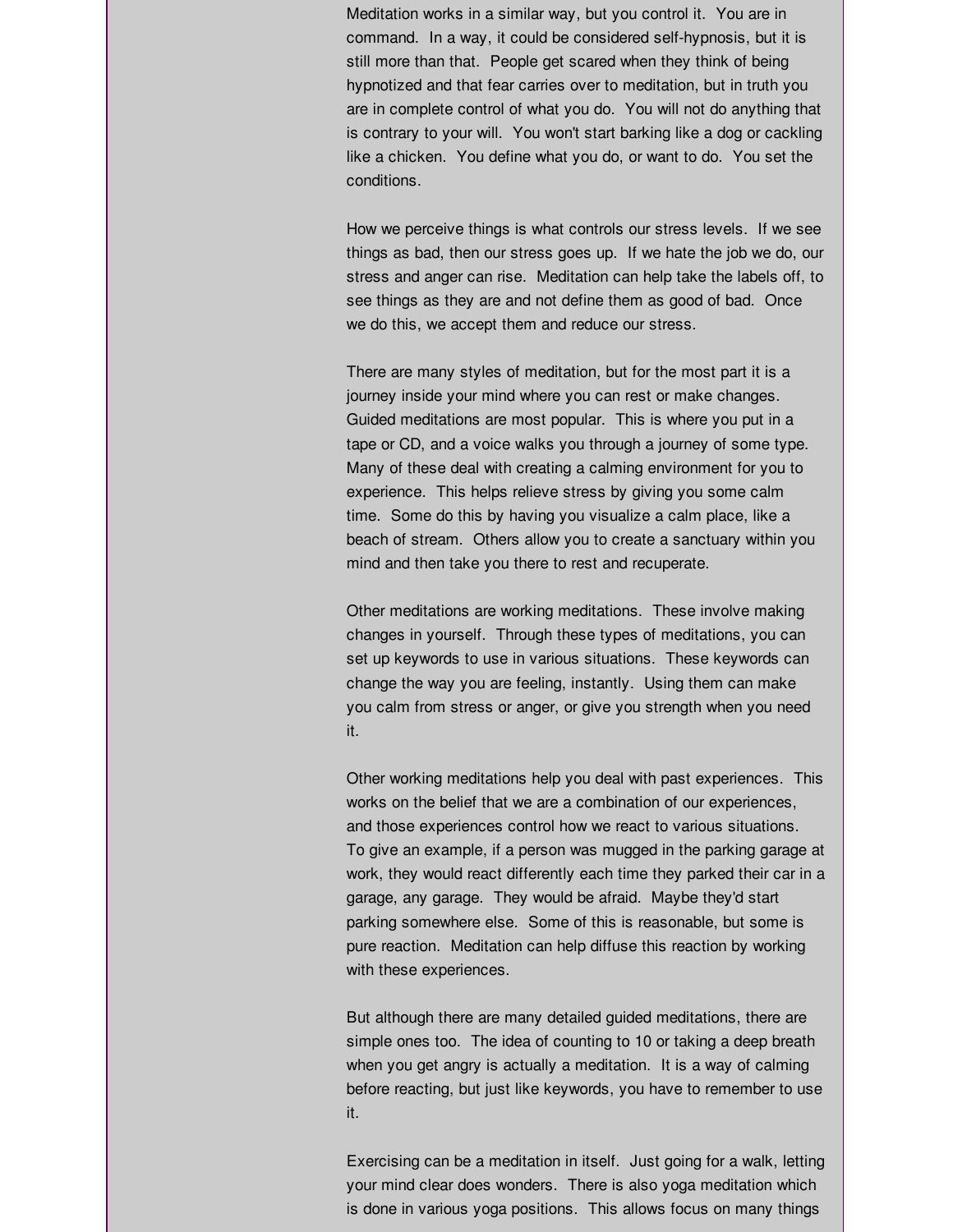and can be calming as well.

Try this simple meditation. Go somewhere calming, whatever that place is for you. It might be the beach, or simply the back yard. Close your eyes and listen to the sounds. Hear the waves coming on shore, or the water moving. Listen to the birds, or the rustling of trees. Feel what is there whether it be a cool breeze or the warmth of the sun. Let any thoughts that come into your mind go back out again. Just keep your mind open. After you have done this for a couple of minutes, count slowly from 10 to one, then open your eyes and go about your business.

When you come to a stressful point in your life, take a moment and find someplace quiet (yes, it can even be that room). Remember the feeling you had when you did this meditation. Recall the feel of the breeze or the warmth of the sun. Recall the sounds of the birds. Then count from 10 to one. All this only takes a moment. When you are done, you will be calmer and able to go back to your stressful situation with a calmness you did not have a few moments before. Try it. You'll be surprised.

Meditation CDs can be found online at places like Amazon.com. Teachers can also be found locally that can give you the basics of meditation. This allows you to learn the basic concepts and then do whatever you want to do, accomplish whatever you want to accomplish on your own time. Don't dismiss meditation as something to be afraid of, or thinking about your navel. Try it. See how much you can improve the way you feel.

**Caring Palms teaches several types of meditation. Please see the website for more details.**

### **Can We Answer Your Questions?**

You have Questions? Maybe we have answers.

Each month, we write articles on a variety of subjects. Is there something that you would like to see us write about? Do you have questions that you 'd like answered? Do you have questions on massage? On Reiki? On energy work in general? Submit your questions or requests to **[Brian@CaringPalms.com](mailto:Brian@CaringPalms.com)** and we will try to see if we can answer them for you.

May light continue to illuminate your path. Take care.

**Sincerely,**